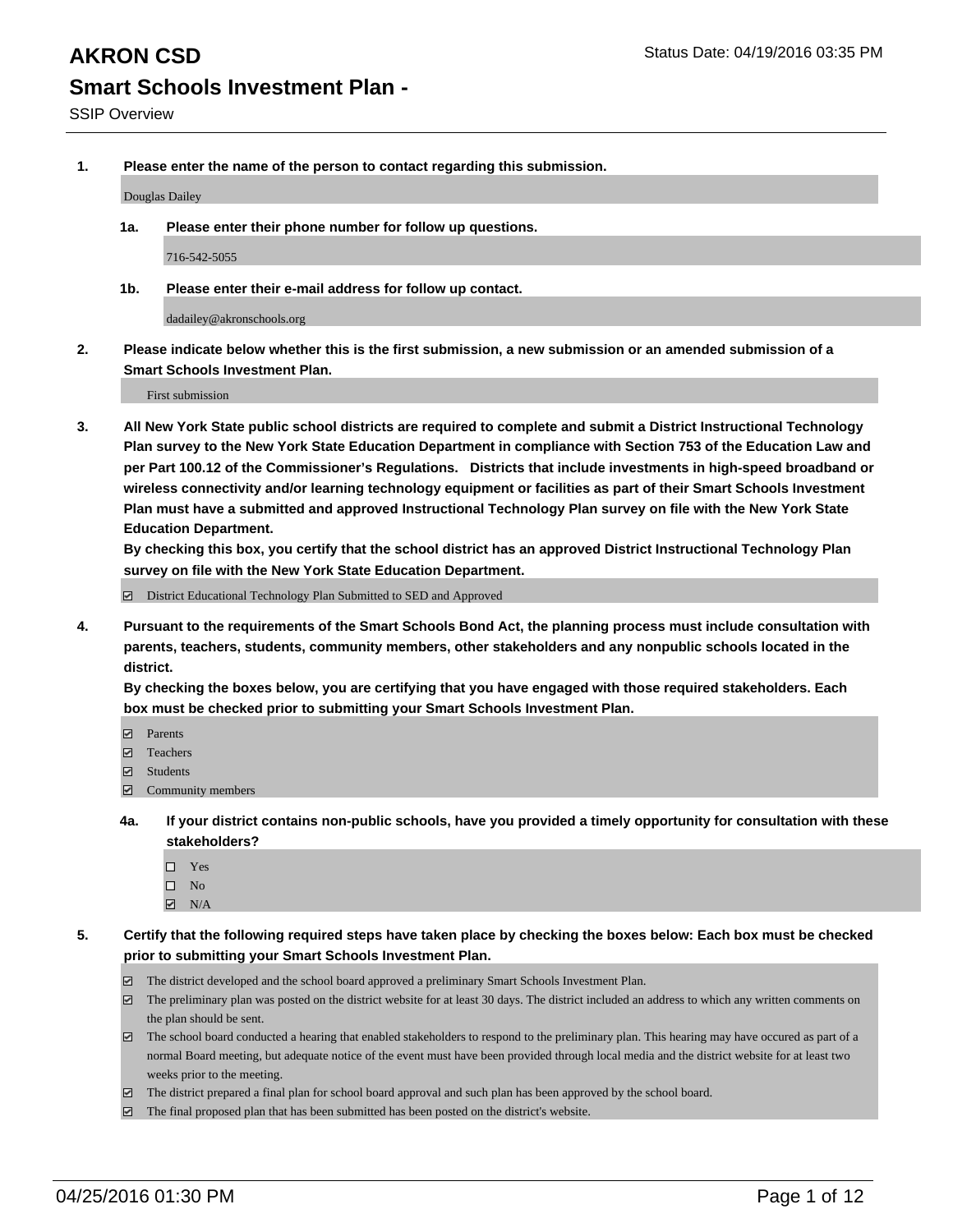## **AKRON CSD** Status Date: 04/19/2016 03:35 PM **Smart Schools Investment Plan -**

SSIP Overview

**5a. Please upload the proposed Smart Schools Investment Plan (SSIP) that was posted on the district's website. Note that this should be different than your recently submitted Educational Technology Survey. The Final SSIP, as approved by the School Board, should also be posted on the website and remain there during the course of the projects contained therein.**

Final Smart Schools Investment Plan - wireless infrastructure.pdf

**6. Please enter an estimate of the total number of students and staff that will benefit from this Smart Schools Investment Plan based on the cumulative projects submitted to date.**

1,600

**7. An LEA/School District may partner with one or more other LEA/School Districts to form a consortium to pool Smart Schools Bond Act funds for a project that meets all other Smart School Bond Act requirements. Each school district participating in the consortium will need to file an approved Smart Schools Investment Plan for the project and submit a signed Memorandum of Understanding that sets forth the details of the consortium including the roles of each respective district.**

 $\Box$  The district plans to participate in a consortium to partner with other school district(s) to implement a Smart Schools project.

**8. Please enter the name and 6-digit SED Code for each LEA/School District participating in the Consortium.**

| <b>Partner LEA/District</b> | <b>ISED BEDS Code</b> |
|-----------------------------|-----------------------|
| (No Response)               | (No Response)         |

**9. Please upload a signed Memorandum of Understanding with all of the participating Consortium partners.**

(No Response)

**10. Your district's Smart Schools Bond Act Allocation is:**

\$1,255,318

**11. Enter the budget sub-allocations by category that you are submitting for approval at this time. If you are not budgeting SSBA funds for a category, please enter 0 (zero.) If the value entered is \$0, you will not be required to complete that survey question.**

|                                              | Sub-<br>Allocations |
|----------------------------------------------|---------------------|
| <b>School Connectivity</b>                   | 144,018             |
| <b>Connectivity Projects for Communities</b> | 0                   |
| Classroom Technology                         | 0                   |
| Pre-Kindergarten Classrooms                  | 0                   |
| Replace Transportable Classrooms             | $\Omega$            |
| <b>High-Tech Security Features</b>           | $\Omega$            |
| Totals:                                      | 144,018.00          |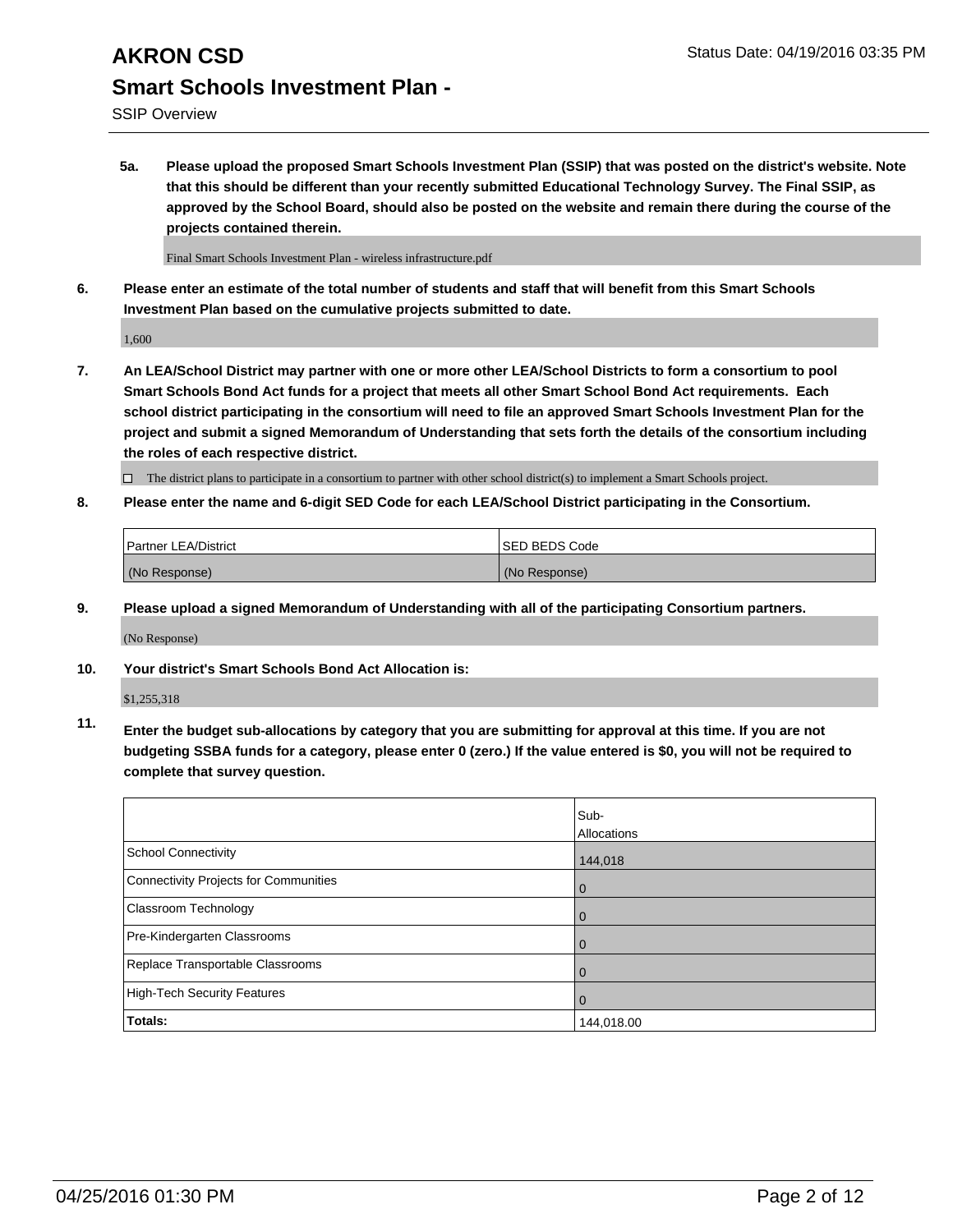School Connectivity

- **1. In order for students and faculty to receive the maximum benefit from the technology made available under the Smart Schools Bond Act, their school buildings must possess sufficient connectivity infrastructure to ensure that devices can be used during the school day. Smart Schools Investment Plans must demonstrate that:**
	- **sufficient infrastructure that meets the Federal Communications Commission's 100 Mbps per 1,000 students standard currently exists in the buildings where new devices will be deployed, or**
	- **is a planned use of a portion of Smart Schools Bond Act funds, or**
	- **is under development through another funding source.**

**Smart Schools Bond Act funds used for technology infrastructure or classroom technology investments must increase the number of school buildings that meet or exceed the minimum speed standard of 100 Mbps per 1,000 students and staff within 12 months. This standard may be met on either a contracted 24/7 firm service or a "burstable" capability. If the standard is met under the burstable criteria, it must be:**

**1. Specifically codified in a service contract with a provider, and**

**2. Guaranteed to be available to all students and devices as needed, particularly during periods of high demand, such as computer-based testing (CBT) periods.**

**Please describe how your district already meets or is planning to meet this standard within 12 months of plan submission.**

This upgrade to our wireless infrastructure will replace outdated access points (802.11n) allowing for more connections at a higher speed. The devices will be able to connect to our fiber backbone with increased reliability. Our total student enrollment is 1,400. It is the district's intention to use SSBA money for a district wide (K-12) 1:1 intiative. Our current access points are located in the hallways approximately three classrooms apart. This SSIP is designed to put an access point in every instructional room and multiple access points in larger areas to handle the increased number of devices. The district currently has a 1Gb connection to the internet through Erie 1 BOCES and 1Gb connections to the desktop and access points. New switches are being purhased through e-rate funding which will continue the 1Gb connections meeting the required standards.

- **1a. If a district believes that it will be impossible to meet this standard within 12 months, it may apply for a waiver of this requirement, as described on the Smart Schools website. The waiver must be filed and approved by SED prior to submitting this survey.**
	- By checking this box, you are certifying that the school district has an approved waiver of this requirement on file with the New York State Education Department.

#### **2. Connectivity Speed Calculator (Required)**

|                         | Number of<br>Students | Multiply by<br>100 Kbps | Divide by 1000 Current Speed<br>lto Convert to<br>Required<br>Speed in Mb | lin Mb | <b>I</b> Expected<br>Speed to be<br>Attained Within   Required<br>12 Months | Expected Date<br>When<br>Speed Will be<br>l Met |
|-------------------------|-----------------------|-------------------------|---------------------------------------------------------------------------|--------|-----------------------------------------------------------------------------|-------------------------------------------------|
| <b>Calculated Speed</b> | 1.400                 | 140.000                 | 140                                                                       | 1000   | 1000                                                                        | now                                             |

#### **3. Briefly describe how you intend to use Smart Schools Bond Act funds for high-speed broadband and/or wireless connectivity projects in school buildings.**

This SSIP is designed to purchase the necessary equipment for a robust wireless infrastructure including internal access points, external access points, and hardware controllers. These new devices will be replacing older model access points enabling more reliable connections at higher speeds. Installation will be handled by district staff. Our district is one large campus with all grade levels existing at one site (K-12). The external access points will allow us to push our wireless signal into a larger area surrounding the campus allowing students to stay connected to our network while they are outside the physical walls. Wireless access availability at the athletic fields will allow our physical education teachers the ability to take attendance, stay connected via email, and utilize fitness software while outside with the students. Our transportation garage is located near our football field where students are frequently taken during physical education classes. An external access point at the transportation garage is meant to insure a strong wireless signal in those areas.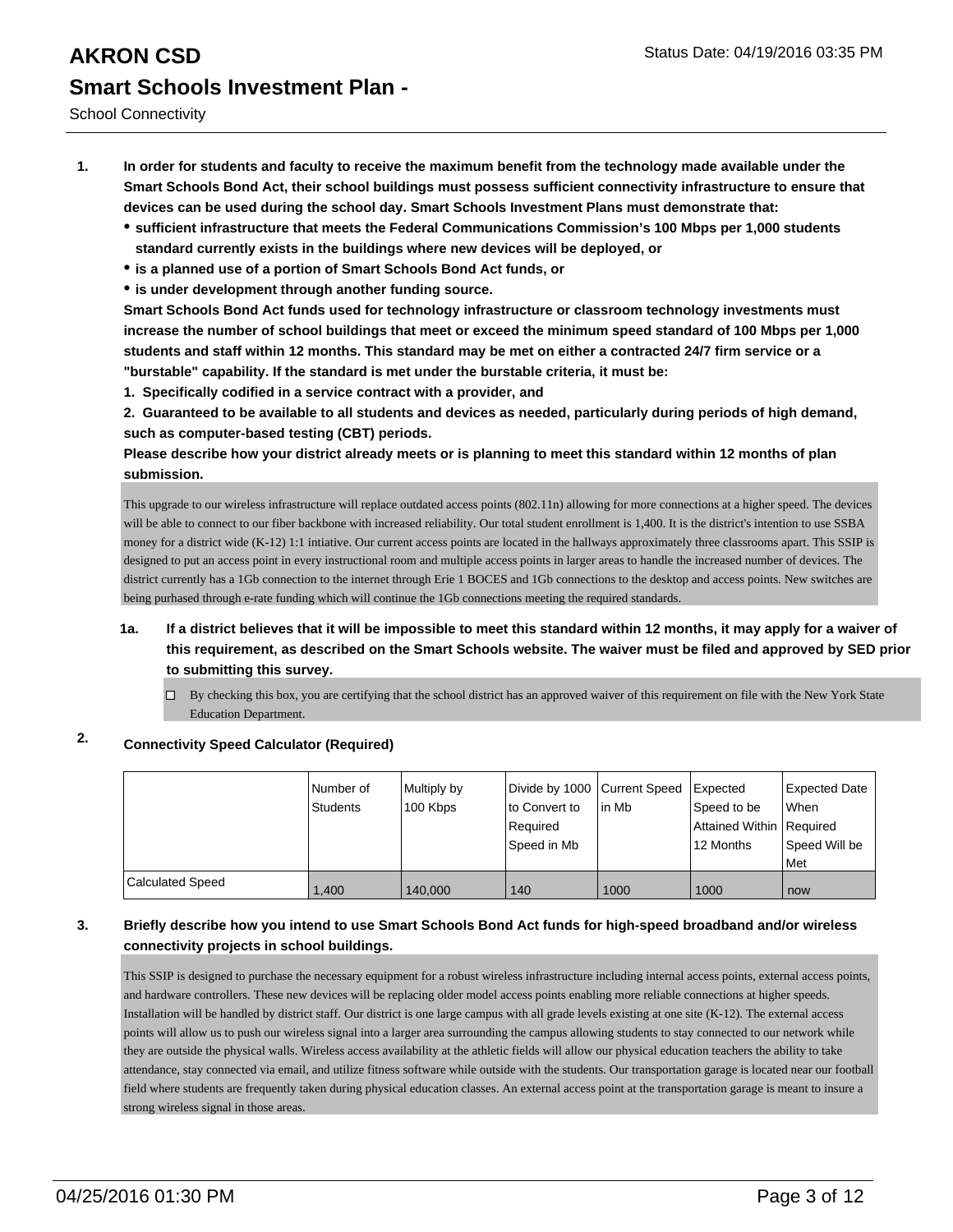## **AKRON CSD** Status Date: 04/19/2016 03:35 PM **Smart Schools Investment Plan -**

School Connectivity

**4. Briefly describe the linkage between the district's District Instructional Technology Plan and the proposed projects. (There should be a link between your response to this question and your response to Question 1 in Part E. Curriculum and Instruction "What are the district's plans to use digital connectivity and technology to improve teaching and learning?)**

The primary goal of our technology plan is the implementation of a 1:1 intiative. In order for this intiative to be successful a consistently reliable infrastructure is necessary. Our goal is to allow students access to our web-based learning management system from anywhere in the district, anytime, from any device. This increased access to educational resources will create greater student success.

**5. If the district wishes to have students and staff access the Internet from wireless devices within the school building, or in close proximity to it, it must first ensure that it has a robust Wi-Fi network in place that has sufficient bandwidth to meet user demand.**

**Please describe how you have quantified this demand and how you plan to meet this demand.**

This SSIP will purchase 190 802.11ac internal access points which will put one access point in every instructional room and multiple access points in larger areas (auditorium, gyms, cafeterias, etc...). Also included in this project are 4 external access points pushing network accessibility out from the physical building to include athletic fields, broadcaster booth, and trasportation garage. This increased Wi-Fi area of coverage will connect to the district backbone at 1000Mbs.

**6. As indicated on Page 5 of the guidance, the Office of Facilities Planning will have to conduct a preliminary review of all capital projects, including connectivity projects.**

| <b>Project Number</b> |  |
|-----------------------|--|
| 14-21-01-04-7-999-BA1 |  |

**7. Certain high-tech security and connectivity infrastructure projects may be eligible for an expedited review process as determined by the Office of Facilities Planning.**

#### **Was your project deemed eligible for streamlined review?**

Yes

**7a. Districts that choose the Streamlined Review Process will be required to certify that they have reviewed all installations with their licensed architect or engineer of record and provide that person's name and license number.**

**The licensed professional must review the products and proposed method of installation prior to implementation and review the work during and after completion in order to affirm that the work was code-compliant, if requested.**

I certify that I have reviewed all installations with a licensed architect or engineer of record.

**8. Include the name and license number of the architect or engineer of record.**

| Name         | License Number |
|--------------|----------------|
| Tom McElheny | 59176          |

**9. If you are submitting an allocation for School Connectivity complete this table. Note that the calculated Total at the bottom of the table must equal the Total allocation for this category that you entered in the SSIP Overview overall budget.**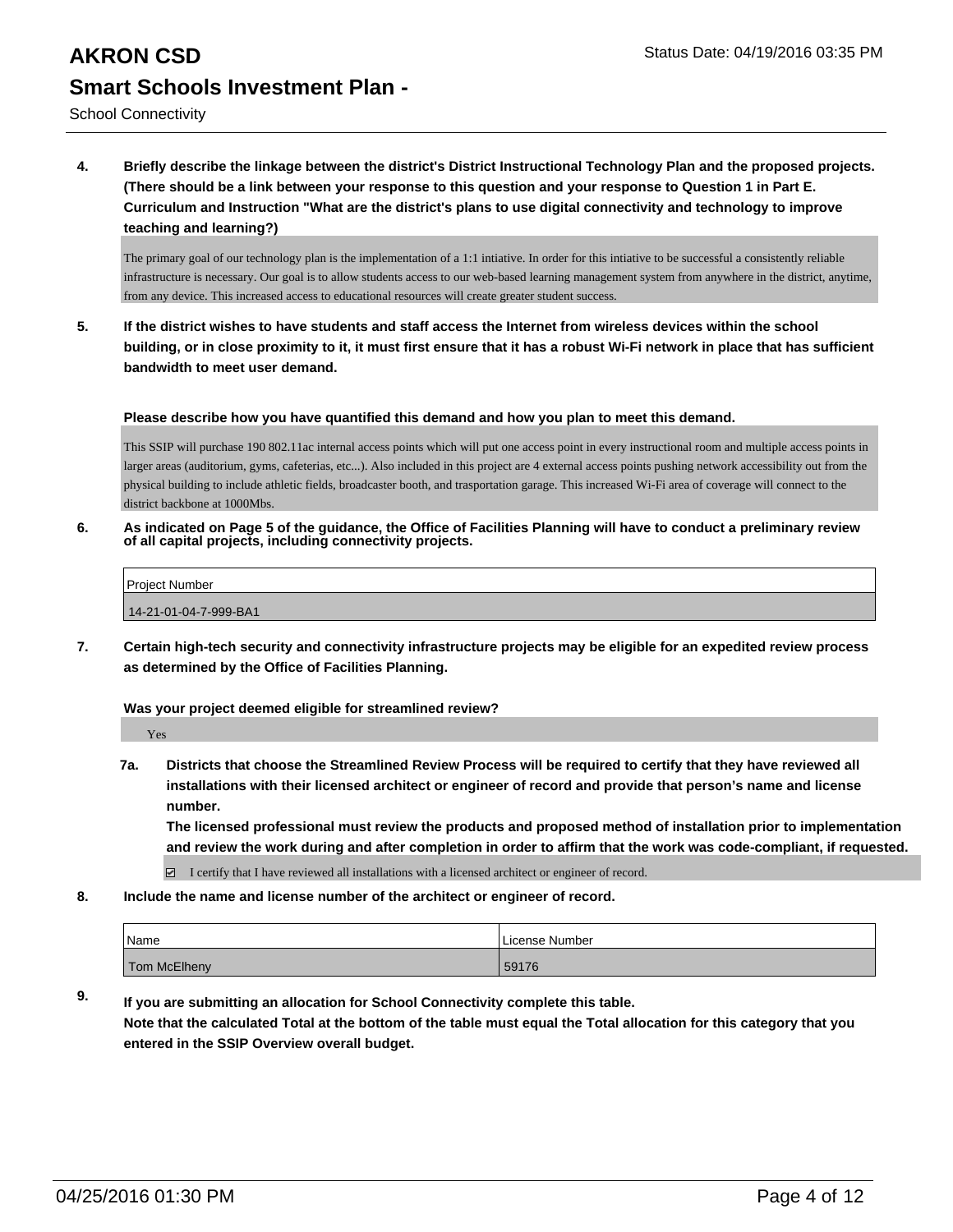School Connectivity

|                                            | Sub-          |
|--------------------------------------------|---------------|
|                                            | Allocation    |
| Network/Access Costs                       | 144,018       |
| <b>Outside Plant Costs</b>                 | (No Response) |
| School Internal Connections and Components | (No Response) |
| Professional Services                      | (No Response) |
| Testing                                    | (No Response) |
| <b>Other Upfront Costs</b>                 | (No Response) |
| <b>Other Costs</b>                         | (No Response) |
| Totals:                                    | 144,018.00    |

| Select the allowable expenditure | Item to be purchased            | Quantity       | Cost per Item | <b>Total Cost</b> |
|----------------------------------|---------------------------------|----------------|---------------|-------------------|
| type.                            |                                 |                |               |                   |
| Repeat to add another item under |                                 |                |               |                   |
| each type.                       |                                 |                |               |                   |
| <b>Network/Access Costs</b>      | WLAN 9100 indoor access points  | 190            | 732           | 139,080           |
| Network/Access Costs             | WLAN 9100 outdorr access points | $\overline{4}$ | 995           | 3,980             |
| Network/Access Costs             | WLAN 9100 antennas 30 degree    |                | 646           | 646               |
| Network/Access Costs             | WLAN 9100 antennas 90 degree    | 3              | 104           | 312               |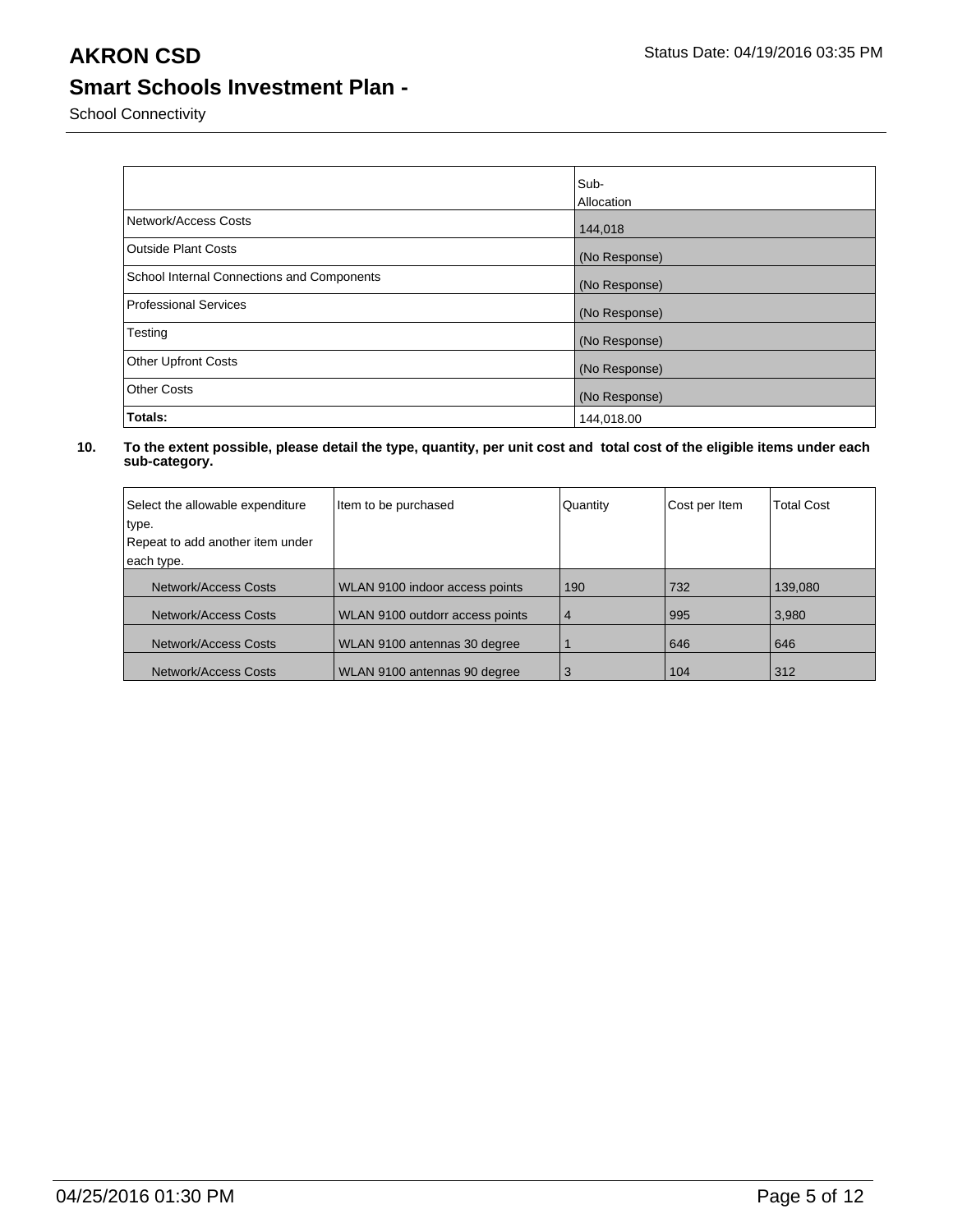Community Connectivity (Broadband and Wireless)

**1. Briefly describe how you intend to use Smart Schools Bond Act funds for high-speed broadband and/or wireless connectivity projects in the community.**

(No Response)

**2. Please describe how the proposed project(s) will promote student achievement and increase student and/or staff access to the Internet in a manner that enhances student learning and/or instruction outside of the school day and/or school building.**

(No Response)

**3. Community connectivity projects must comply with all the necessary local building codes and regulations (building and related permits are not required prior to plan submission).**

 $\Box$  I certify that we will comply with all the necessary local building codes and regulations.

**4. Please describe the physical location of the proposed investment.**

(No Response)

**5. Please provide the initial list of partners participating in the Community Connectivity Broadband Project, along with their Federal Tax Identification (Employer Identification) number.**

| <b>Project Partners</b> | I Federal ID # |
|-------------------------|----------------|
| (No Response)           | (No Response)  |

**6. If you are submitting an allocation for Community Connectivity, complete this table.**

**Note that the calculated Total at the bottom of the table must equal the Total allocation for this category that you entered in the SSIP Overview overall budget.**

|                                    | Sub-Allocation |
|------------------------------------|----------------|
| Network/Access Costs               | (No Response)  |
| Outside Plant Costs                | (No Response)  |
| <b>Tower Costs</b>                 | (No Response)  |
| <b>Customer Premises Equipment</b> | (No Response)  |
| Professional Services              | (No Response)  |
| Testing                            | (No Response)  |
| <b>Other Upfront Costs</b>         | (No Response)  |
| Other Costs                        | (No Response)  |
| Totals:                            |                |

| Select the allowable expenditure | Item to be purchased | Quantity      | Cost per Item | <b>Total Cost</b> |
|----------------------------------|----------------------|---------------|---------------|-------------------|
| type.                            |                      |               |               |                   |
| Repeat to add another item under |                      |               |               |                   |
| each type.                       |                      |               |               |                   |
| (No Response)                    | (No Response)        | (No Response) | (No Response) | (No Response)     |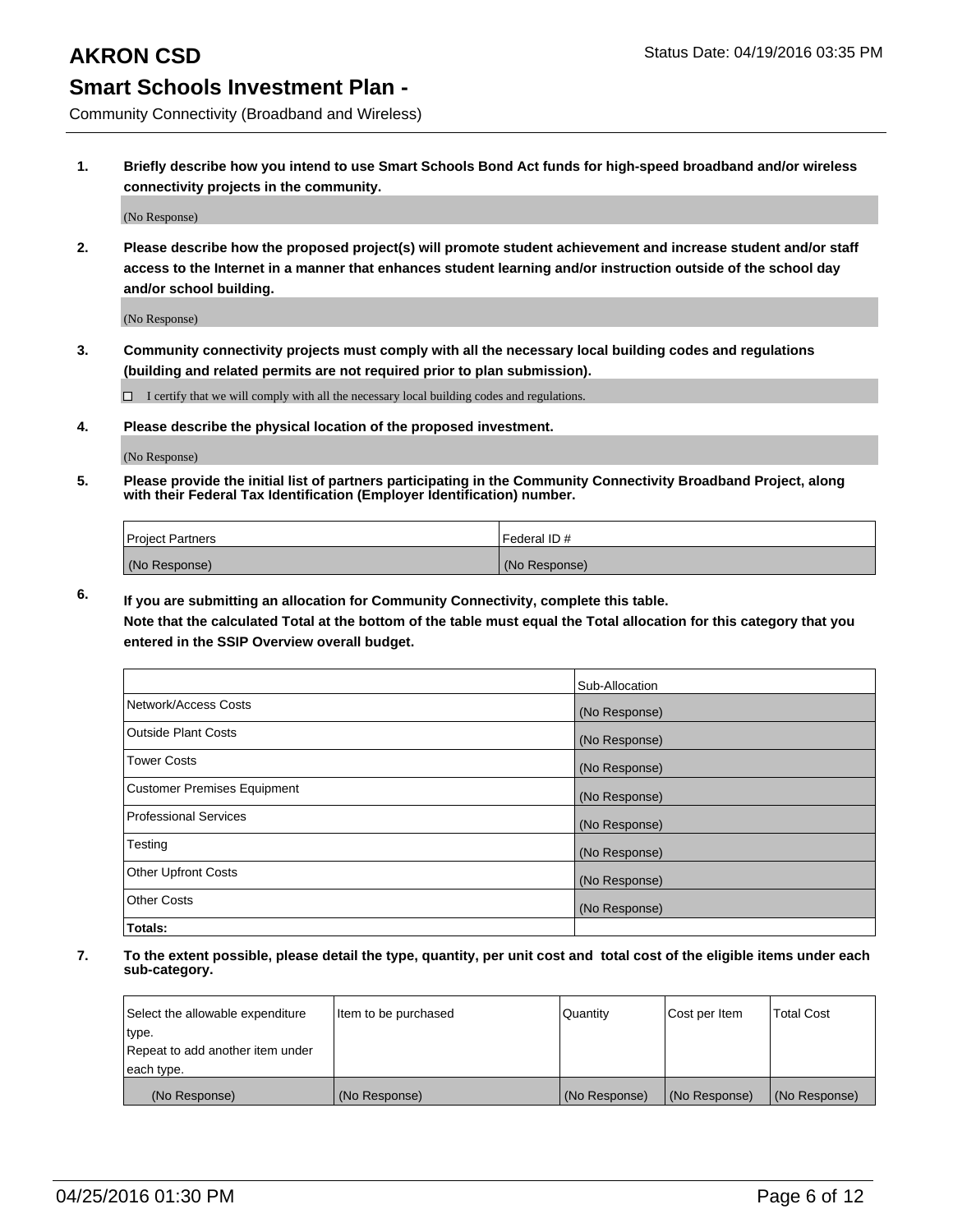#### Classroom Learning Technology

**1. In order for students and faculty to receive the maximum benefit from the technology made available under the Smart Schools Bond Act, their school buildings must possess sufficient connectivity infrastructure to ensure that devices can be used during the school day. Smart Schools Investment Plans must demonstrate that sufficient infrastructure that meets the Federal Communications Commission's 100 Mbps per 1,000 students standard currently exists in the buildings where new devices will be deployed, or is a planned use of a portion of Smart Schools Bond Act funds, or is under development through another funding source.**

**Smart Schools Bond Act funds used for technology infrastructure or classroom technology investments must increase the number of school buildings that meet or exceed the minimum speed standard of 100 Mbps per 1,000 students and staff within 12 months. This standard may be met on either a contracted 24/7 firm service or a "burstable" capability. If the standard is met under the burstable criteria, it must be:**

**1. Specifically codified in a service contract with a provider, and**

**2. Guaranteed to be available to all students and devices as needed, particularly during periods of high demand, such as computer-based testing (CBT) periods.**

**Please describe how your district already meets or is planning to meet this standard within 12 months of plan submission.**

(No Response)

**1a. If a district believes that it will be impossible to meet this standard within 12 months, it may apply for a waiver of this requirement, as described on the Smart Schools website. The waiver must be filed and approved by SED prior to submitting this survey.**

 $\Box$  By checking this box, you are certifying that the school district has an approved waiver of this requirement on file with the New York State Education Department.

### **2. Connectivity Speed Calculator (Required)**

|                         | INumber of<br><b>Students</b> | Multiply by<br>100 Kbps | Divide by 1000 Current Speed<br>Ito Convert to<br>Required<br>l Speed in Mb | lin Mb           | Expected<br>Speed to be<br>Attained Within   Required<br>12 Months | Expected Date<br><b>When</b><br>Speed Will be<br>l Met |
|-------------------------|-------------------------------|-------------------------|-----------------------------------------------------------------------------|------------------|--------------------------------------------------------------------|--------------------------------------------------------|
| <b>Calculated Speed</b> | (No<br>Response)              | (No Response)           | (No<br>Response)                                                            | (No<br>Response) | (No<br>Response)                                                   | l (No<br>Response)                                     |

**3. If the district wishes to have students and staff access the Internet from wireless devices within the school building, or in close proximity to it, it must first ensure that it has a robust Wi-Fi network in place that has sufficient bandwidth to meet user demand.**

**Please describe how you have quantified this demand and how you plan to meet this demand.**

(No Response)

**4. All New York State public school districts are required to complete and submit an Instructional Technology Plan survey to the New York State Education Department in compliance with Section 753 of the Education Law and per Part 100.12 of the Commissioner's Regulations.**

**Districts that include educational technology purchases as part of their Smart Schools Investment Plan must have a submitted and approved Instructional Technology Plan survey on file with the New York State Education Department.**

 $\Box$  By checking this box, you are certifying that the school district has an approved Instructional Technology Plan survey on file with the New York State Education Department.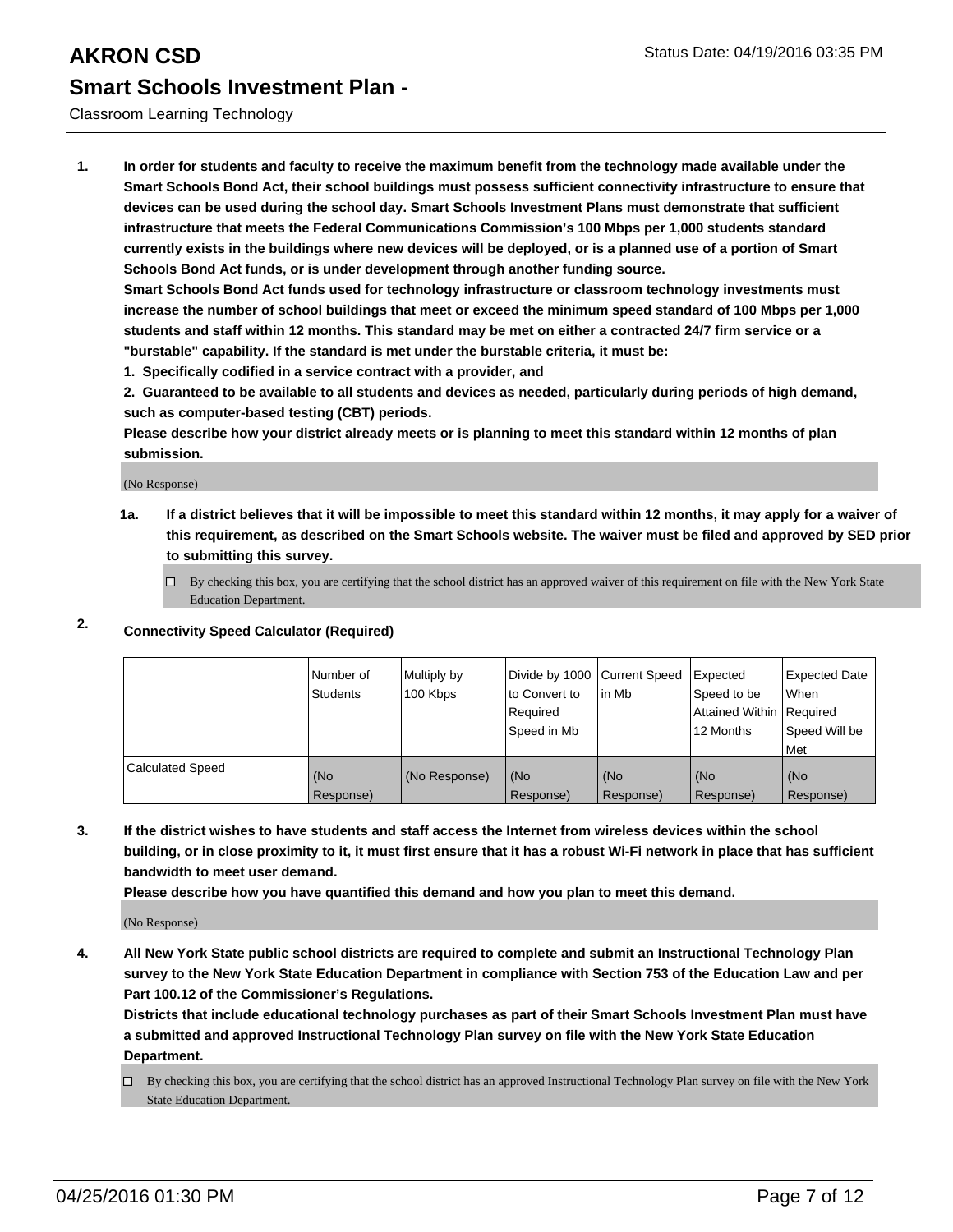#### Classroom Learning Technology

**5. Describe the devices you intend to purchase and their compatibility with existing or planned platforms or systems. Specifically address the adequacy of each facility's electrical, HVAC and other infrastructure necessary to install and support the operation of the planned technology.**

(No Response)

- **6. Describe how the proposed technology purchases will:**
	- **> enhance differentiated instruction;**
	- **> expand student learning inside and outside the classroom;**
	- **> benefit students with disabilities and English language learners; and**
	- **> contribute to the reduction of other learning gaps that have been identified within the district.**

**The expectation is that districts will place a priority on addressing the needs of students who struggle to succeed in a rigorous curriculum. Responses in this section should specifically address this concern and align with the district's Instructional Technology Plan (in particular Question 2 of E. Curriculum and Instruction: "Does the district's instructional technology plan address the needs of students with disabilities to ensure equitable access to instruction, materials and assessments?" and Question 3 of the same section: "Does the district's instructional technology plan address the provision of assistive technology specifically for students with disabilities to ensure access to and participation in the general curriculum?"**

(No Response)

**7. Where appropriate, briefly describe how the proposed technology purchases will enhance ongoing communication with parents and other stakeholders and help the district facilitate technology-based regional partnerships, including distance learning and other efforts.**

(No Response)

**8. Describe the district's plan to provide professional development to ensure that administrators, teachers and staff can employ the technology purchased to enhance instruction successfully.**

**Note: This response should be aligned and expanded upon in accordance with your district's response to Question 1 of F. Professional Development of your Instructional Technology Plan: "Please provide a summary of professional development offered to teachers and staff, for the time period covered by this plan, to support technology to enhance teaching and learning. Please include topics, audience and method of delivery within your summary."**

(No Response)

- **9. Districts must contact the SUNY/CUNY teacher preparation program that supplies the largest number of the district's new teachers to request advice on innovative uses and best practices at the intersection of pedagogy and educational technology.**
	- $\Box$  By checking this box, you certify that you have contacted the SUNY/CUNY teacher preparation program that supplies the largest number of your new teachers to request advice on these issues.
- **10. A district whose Smart Schools Investment Plan proposes the purchase of technology devices and other hardware must account for nonpublic schools in the district.**

**Are there nonpublic schools within your school district?**

□ Yes

 $\square$  No

**11. Nonpublic Classroom Technology Loan Calculator The Smart Schools Bond Act provides that any Classroom Learning Technology purchases made using Smart**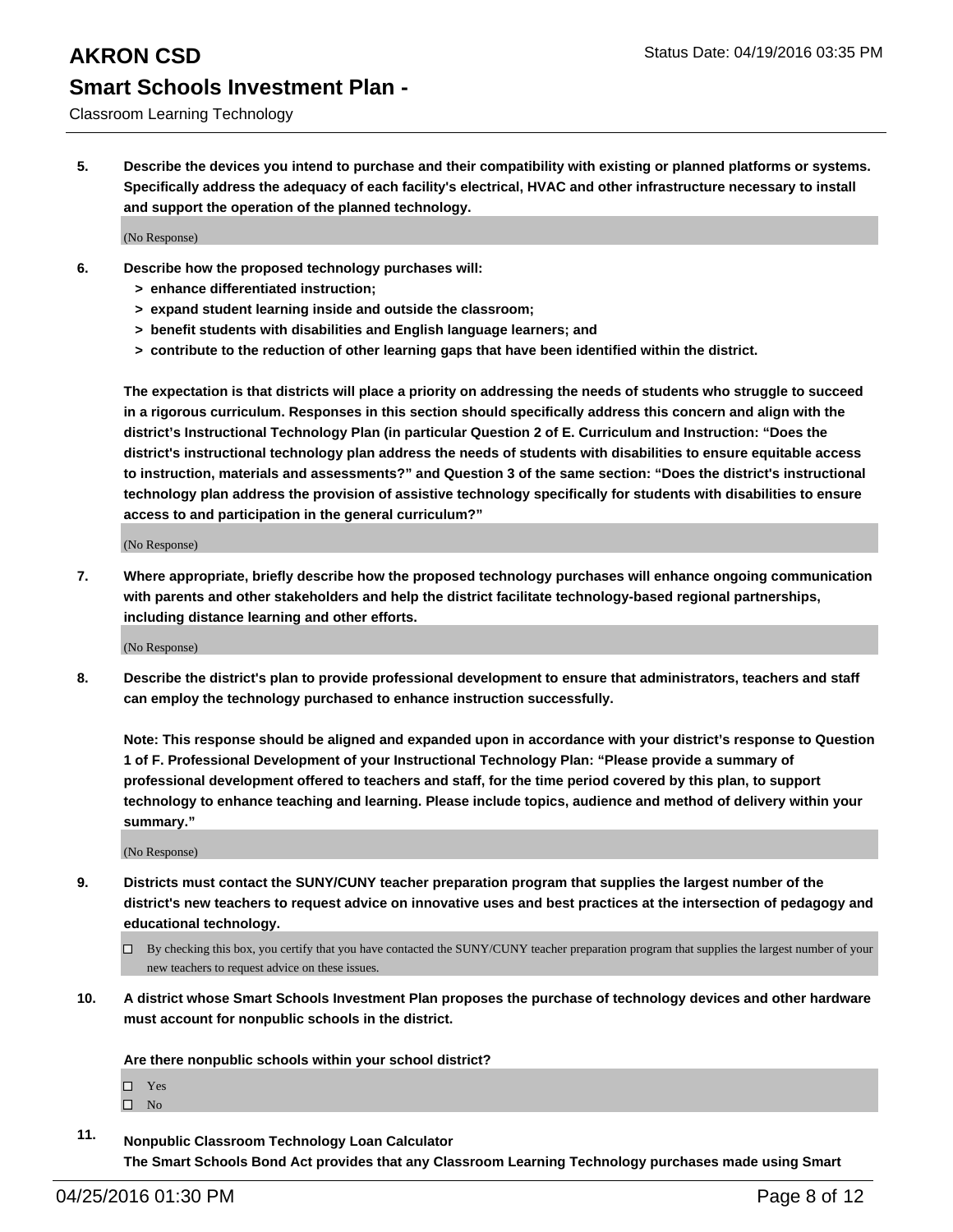## **AKRON CSD** Status Date: 04/19/2016 03:35 PM **Smart Schools Investment Plan -**

**Schools funds shall be lent, upon request, to nonpublic schools in the district. However, no school district shall be required to loan technology in amounts greater than the total obtained and spent on technology pursuant to the Smart Schools Bond Act and the value of such loan may not exceed the total of \$250 multiplied by the nonpublic school enrollment in the base year at the time of enactment. See:**

**http://www.p12.nysed.gov/mgtserv/smart\_schools/docs/Smart\_Schools\_Bond\_Act\_Guidance\_04.27.15\_Final.pdf.**

|                                     | 1. Classroom<br>Technology<br>Sub-allocation | 2. Public<br>Enrollment<br>$(2014 - 15)$ | 3. Nonpublic<br>Enrollment<br>(2014-15)                                                       | l 4. Sum of<br>Public and<br>Nonpublic<br>Enrollment | l 5. Total Per<br>Pupil Sub-<br>lallocation | 6. Total<br>Nonpublic Loan<br>Amount |
|-------------------------------------|----------------------------------------------|------------------------------------------|-----------------------------------------------------------------------------------------------|------------------------------------------------------|---------------------------------------------|--------------------------------------|
| Calculated Nonpublic Loan<br>Amount |                                              |                                          | (No Response)   (No Response)   (No Response)   (No Response)   (No Response)   (No Response) |                                                      |                                             |                                      |

**12. To ensure the sustainability of technology purchases made with Smart Schools funds, districts must demonstrate a long-term plan to maintain and replace technology purchases supported by Smart Schools Bond Act funds. This sustainability plan shall demonstrate a district's capacity to support recurring costs of use that are ineligible for Smart Schools Bond Act funding such as device maintenance, technical support, Internet and wireless fees, maintenance of hotspots, staff professional development, building maintenance and the replacement of incidental items. Further, such a sustainability plan shall include a long-term plan for the replacement of purchased devices and equipment at the end of their useful life with other funding sources.**

 $\Box$  By checking this box, you certify that the district has a sustainability plan as described above.

**13. Districts must ensure that devices purchased with Smart Schools Bond funds will be distributed, prepared for use, maintained and supported appropriately. Districts must maintain detailed device inventories in accordance with generally accepted accounting principles.**

 $\Box$  By checking this box, you certify that the district has a distribution and inventory management plan and system in place.

**14. If you are submitting an allocation for Classroom Learning Technology complete this table. Note that the calculated Total at the bottom of the table must equal the Total allocation for this category that you entered in the SSIP Overview overall budget.**

|                          | Sub-Allocation |
|--------------------------|----------------|
| Interactive Whiteboards  | (No Response)  |
| <b>Computer Servers</b>  | (No Response)  |
| <b>Desktop Computers</b> | (No Response)  |
| Laptop Computers         | (No Response)  |
| <b>Tablet Computers</b>  | (No Response)  |
| Other Costs              | (No Response)  |
| Totals:                  |                |

| Select the allowable expenditure | Item to be Purchased | Quantity      | Cost per Item | <b>Total Cost</b> |
|----------------------------------|----------------------|---------------|---------------|-------------------|
| type.                            |                      |               |               |                   |
| Repeat to add another item under |                      |               |               |                   |
| each type.                       |                      |               |               |                   |
| (No Response)                    | (No Response)        | (No Response) | (No Response) | (No Response)     |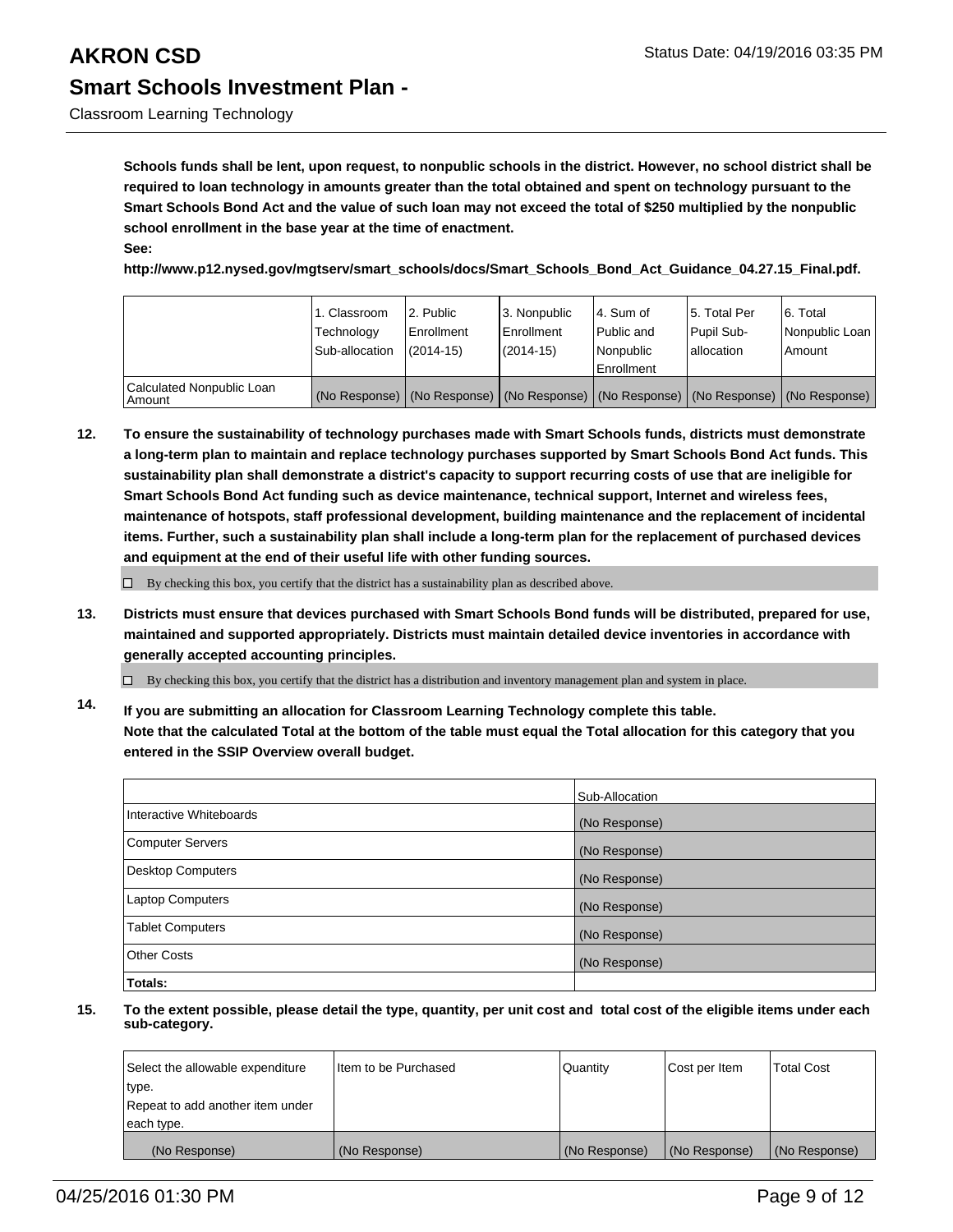Pre-Kindergarten Classrooms

**1. Provide information regarding how and where the district is currently serving pre-kindergarten students and justify the need for additional space with enrollment projections over 3 years.**

(No Response)

- **2. Describe the district's plan to construct, enhance or modernize education facilities to accommodate prekindergarten programs. Such plans must include:**
	- **Specific descriptions of what the district intends to do to each space;**
	- **An affirmation that pre-kindergarten classrooms will contain a minimum of 900 square feet per classroom;**
	- **The number of classrooms involved;**
	- **The approximate construction costs per classroom; and**
	- **Confirmation that the space is district-owned or has a long-term lease that exceeds the probable useful life of the improvements.**

(No Response)

**3. Smart Schools Bond Act funds may only be used for capital construction costs. Describe the type and amount of additional funds that will be required to support ineligible ongoing costs (e.g. instruction, supplies) associated with any additional pre-kindergarten classrooms that the district plans to add.**

(No Response)

**4. All plans and specifications for the erection, repair, enlargement or remodeling of school buildings in any public school district in the State must be reviewed and approved by the Commissioner. Districts that plan capital projects using their Smart Schools Bond Act funds will undergo a Preliminary Review Process by the Office of Facilities Planning.**

| Project Number |  |
|----------------|--|
| (No Response)  |  |

**5. If you have made an allocation for Pre-Kindergarten Classrooms, complete this table. Note that the calculated Total at the bottom of the table must equal the Total allocation for this category that you**

**entered in the SSIP Overview overall budget.**

|                                          | Sub-Allocation |
|------------------------------------------|----------------|
| Construct Pre-K Classrooms               | (No Response)  |
| Enhance/Modernize Educational Facilities | (No Response)  |
| Other Costs                              | (No Response)  |
| Totals:                                  |                |

| Select the allowable expenditure | Item to be purchased | Quantity      | Cost per Item | <b>Total Cost</b> |
|----------------------------------|----------------------|---------------|---------------|-------------------|
| type.                            |                      |               |               |                   |
| Repeat to add another item under |                      |               |               |                   |
| each type.                       |                      |               |               |                   |
| (No Response)                    | (No Response)        | (No Response) | (No Response) | (No Response)     |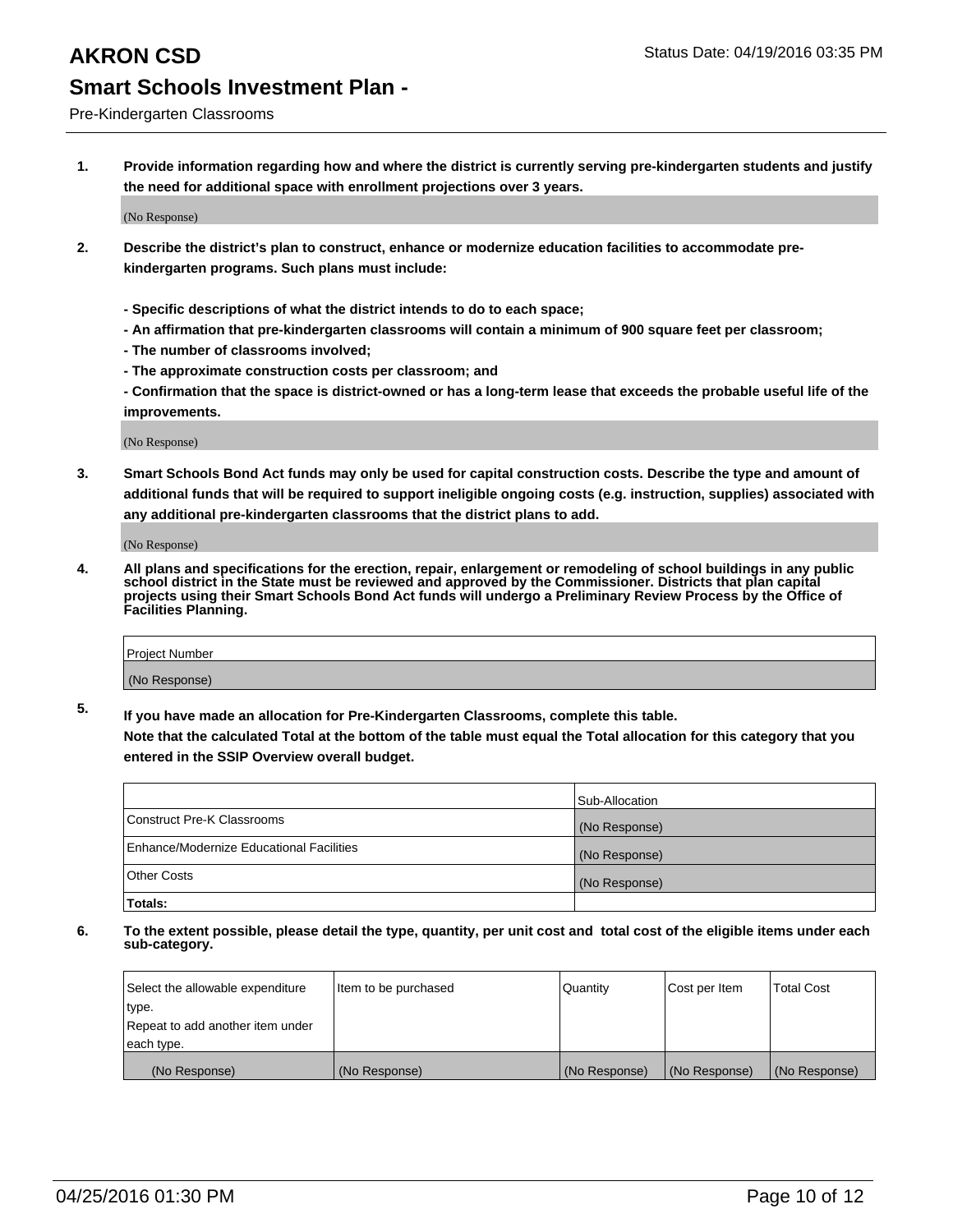Replace Transportable Classrooms

**1. Describe the district's plan to construct, enhance or modernize education facilities to provide high-quality instructional space by replacing transportable classrooms.**

(No Response)

**2. All plans and specifications for the erection, repair, enlargement or remodeling of school buildings in any public school district in the State must be reviewed and approved by the Commissioner. Districts that plan capital projects using their Smart Schools Bond Act funds will undergo a Preliminary Review Process by the Office of Facilities Planning.**

| Project Number |  |
|----------------|--|
| (No Response)  |  |

**3. For large projects that seek to blend Smart Schools Bond Act dollars with other funds, please note that Smart Schools Bond Act funds can be allocated on a pro rata basis depending on the number of new classrooms built that directly replace transportable classroom units.**

**If a district seeks to blend Smart Schools Bond Act dollars with other funds describe below what other funds are being used and what portion of the money will be Smart Schools Bond Act funds.**

(No Response)

**4. If you have made an allocation for Replace Transportable Classrooms, complete this table. Note that the calculated Total at the bottom of the table must equal the Total allocation for this category that you entered in the SSIP Overview overall budget.**

|                                                | Sub-Allocation |
|------------------------------------------------|----------------|
| Construct New Instructional Space              | (No Response)  |
| Enhance/Modernize Existing Instructional Space | (No Response)  |
| <b>Other Costs</b>                             | (No Response)  |
| Totals:                                        |                |

| Select the allowable expenditure | Item to be purchased | Quantity      | Cost per Item | <b>Total Cost</b> |
|----------------------------------|----------------------|---------------|---------------|-------------------|
| type.                            |                      |               |               |                   |
| Repeat to add another item under |                      |               |               |                   |
| each type.                       |                      |               |               |                   |
| (No Response)                    | (No Response)        | (No Response) | (No Response) | (No Response)     |